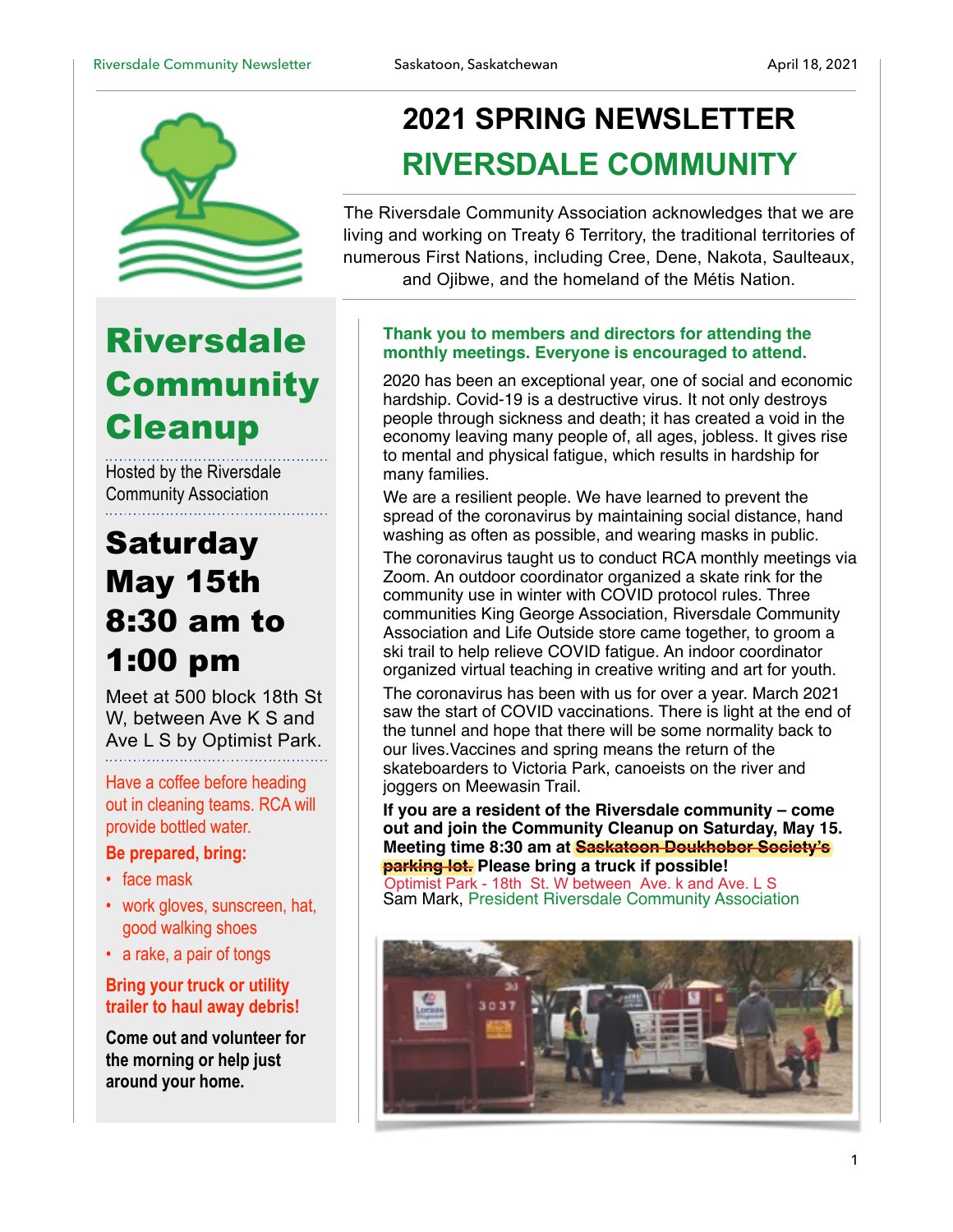

## **HAPPY SPRING!**

tuned and take every opportunity to have your priorities heard.



COUNCILLOR WARD 2

For monthly updates: www.hilaryyxe.com

Get in touch: hilary.gough@saskatoon.ca 306-717-4533

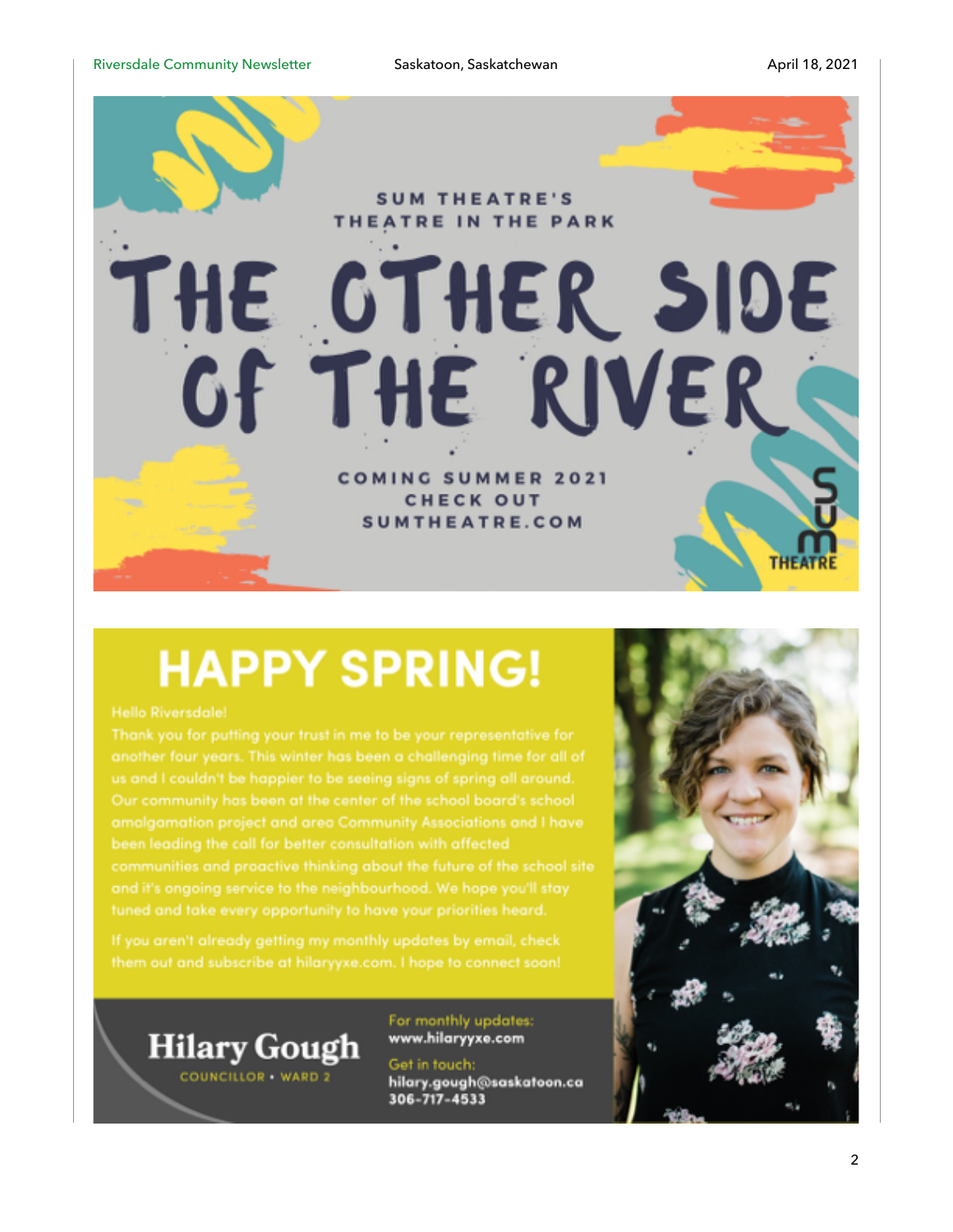#### **From Our Member of Parliament**

Saskatoon has a vibrant small business community. In the past month I have enjoyed visiting many small businesses here in our riding of Saskatoon West. We are lucky to have great business areas like 22nd St, 33rd St, Riversdale, West Industrial and, of course, downtown. As I speak with small business owners I am hearing about their struggles during COVID-19. They are working hard and being creative during this difficult time, but they are still at risk. For some, their entire life's work is at risk.

As we continue with the COVID-19 pandemic, many small businesses will continue to suffer. As a community, it is up to us to support the local economy and business owners. They provide a service and

life to the community that we cannot take for granted.

As a small business owner myself, I am dedicated to supporting Saskatoon's small businesses with my voice in Ottawa. The welfare of small business is more than just the business itself, it's also the families and staff who work in them. I will continue to fight for them.

#### Best regards,

#### **Brad Redekopp, MP for Saskatoon West**

### **Riversdale Community Association Newsletter**

We reach over 900 local households and businesses.

#### **Our rates per issue are:**

**Business Card** – \$25 | **1/4 Page** – \$50 **1/2 Page** – \$75 | **3/4 Page** – \$100

Contact us for more information or to book your space: **riversdaleCA@gmail.com** 



#### **Stay in touch. Attend a meeting. Volunteer. We are here for you!**

**Website: riversdalecommunityassociation.com Facebook: Riversdale Community Association Email: riversdaleCA@gmail.com**



### **Saskatoon Seed Exchange**

in partnership with **CHEP Good Food Inc** and **Saskatoon Public Library** 

Visit your local library location to donate, exchange, and collect seeds for your garden, free of charge.

The **Saskatoon Seed Exchange** runs February to October.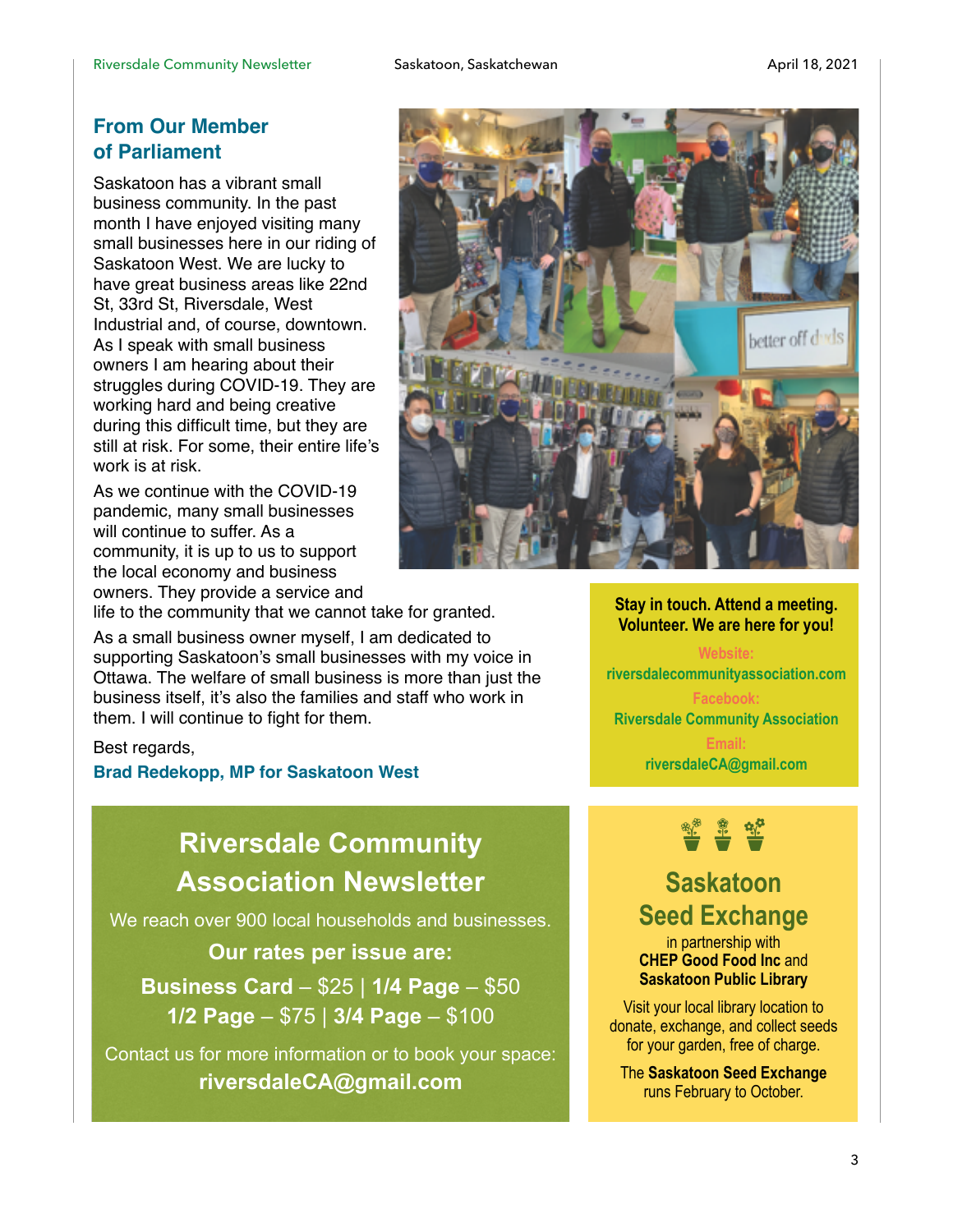### **NOBODY IN THIS CITY SHOULD BE** GOING TO BED HUNGRY.



#### **What is a community fridge?**

- An effort to address food insecurity and food waste in Saskatoon.
- Community fridges provide 24/7 access to food.
- It is a regular fridge, like what can be found in a kitchen, except this one will be in an enclosed and insulated structure outside.
- It is not a long-term solution, but until policy changes occur, it provides immediate relief to those in need.

One of the mottos' for this initiative is "solidarity, not charity". We hope to inspire the people of this community to take on the fridge as their own, which could lead to fridges being put up in other locations in the city.

We believe that everyone is deserving of healthy, good quality food.

# **SUMMER PROGRAMS**

Join us for fun library programs throughout the summer. Outdoor storytimes, reading clubs, crafts and much more!

For dates and details, visit saskatoonlibrary.ca/online-programs





### **Letter to Councillor Gough**

RCA President, Sam Mark, emailed a letter to Councillor Gough requesting the installation of more sidewalk garbage bins along Avenue H South, 19th and 21st Streets in Riversdale.

With Covid-19 protocols, and mask wearing becoming the norm, discarded face masks are littering these frequently used streets, posing a health risk to the community and to birds that get caught in the straps.

Please snip the straps on your face masks before putting them in the garbage bin

**The Rotary Community Garden, 19th St W and Ave L S, has raised garden beds available** (irrigated & in full sun)**. Email: rotarygardencollective@gmail.com OR** visit **Rotary Community Garden Facebook Group** to learn more.